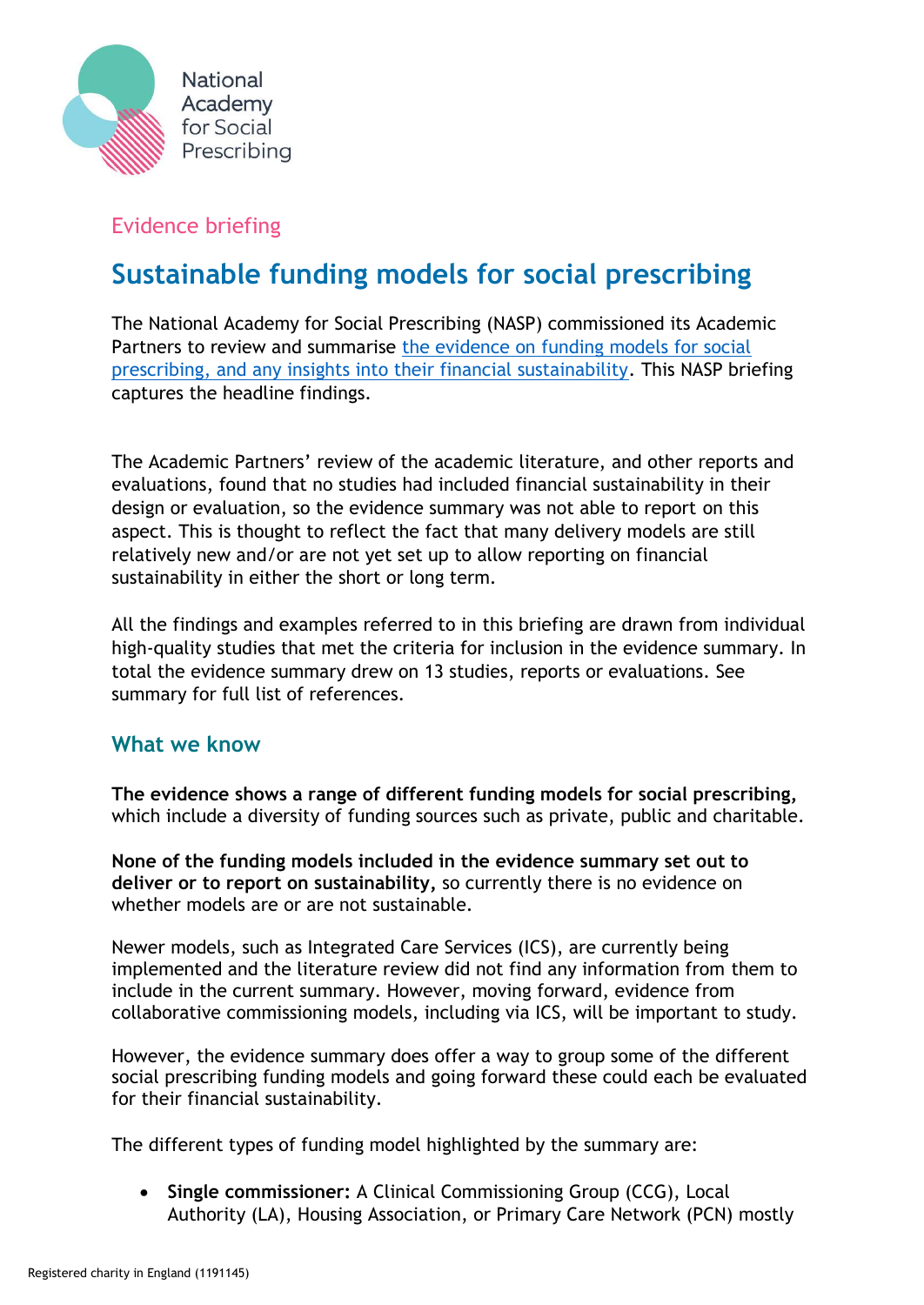commissioning a Voluntary, Community, Faith and Social Enterprise (VCFSE) sector organisation to manage and deliver social prescribing.

- **Collaborative commissioning of complementary services**: CCG and LA together commissioning a VCFSE organisation for management and delivery.
- **Fully integrated commissioning**: Chief Executive Officer (CEO) of CCG and LA. e.g. a CEO leading both LA and CCG (pooling of funding).
- **In-house delivery**: CCG and LAs jointly delivering social prescribing.
- **Direct funding of VCFSE sector**: CCG providing block grants for VCFSE sector organisations to deliver social prescribing.
- **Using Personal Health Budgets** (PHBs) or integrated PHBs.

Regardless of funding model used, the evidence suggests that **the most effective models and approaches are those where a range of local partners work together**, and that it is important to recognise the challenges in doing this.

Benefits and challenges of the co-commissioning approaches included:

- Bringing complementary perspectives and expertise, promoting collaborative working and cooperation between services, and reducing overlap and duplication.
- A very local focus on ill health prevention and experience of working with local communities.
- Generating real time local knowledge and information that can be used for effective service design and investment.
- Promoting use of appropriate outcomes and measurement tools to create a more rounded understanding of impact.
- When private investment such as Social Impact Bonds (SIB) (whereby an organisation is contracted to design and deliver a welfare or social project and is subsequently paid based on achieving specific milestones or outcomes) are part of the delivery model time there are concerns that should be addressed. In one example, front-line Link Workers had mixed feelings towards the SIB that underpinned the work as they were suspicious of a model perceived as offering a financial gain to investors on the back of vulnerable members of society who are affected by homelessness, but fundamentally valued the work that this funding made possible.

The evidence highlights that **the VCFSE sector is central to all the different social prescribing funding models, and that small VCFSE providers are particularly at-risk.**

• Whichever model is adopted, it is important to consider the capacity of the voluntary sector to deliver social prescribing activities. This can be the key limiting factor and it is only unlocked if enough funding is directed to the